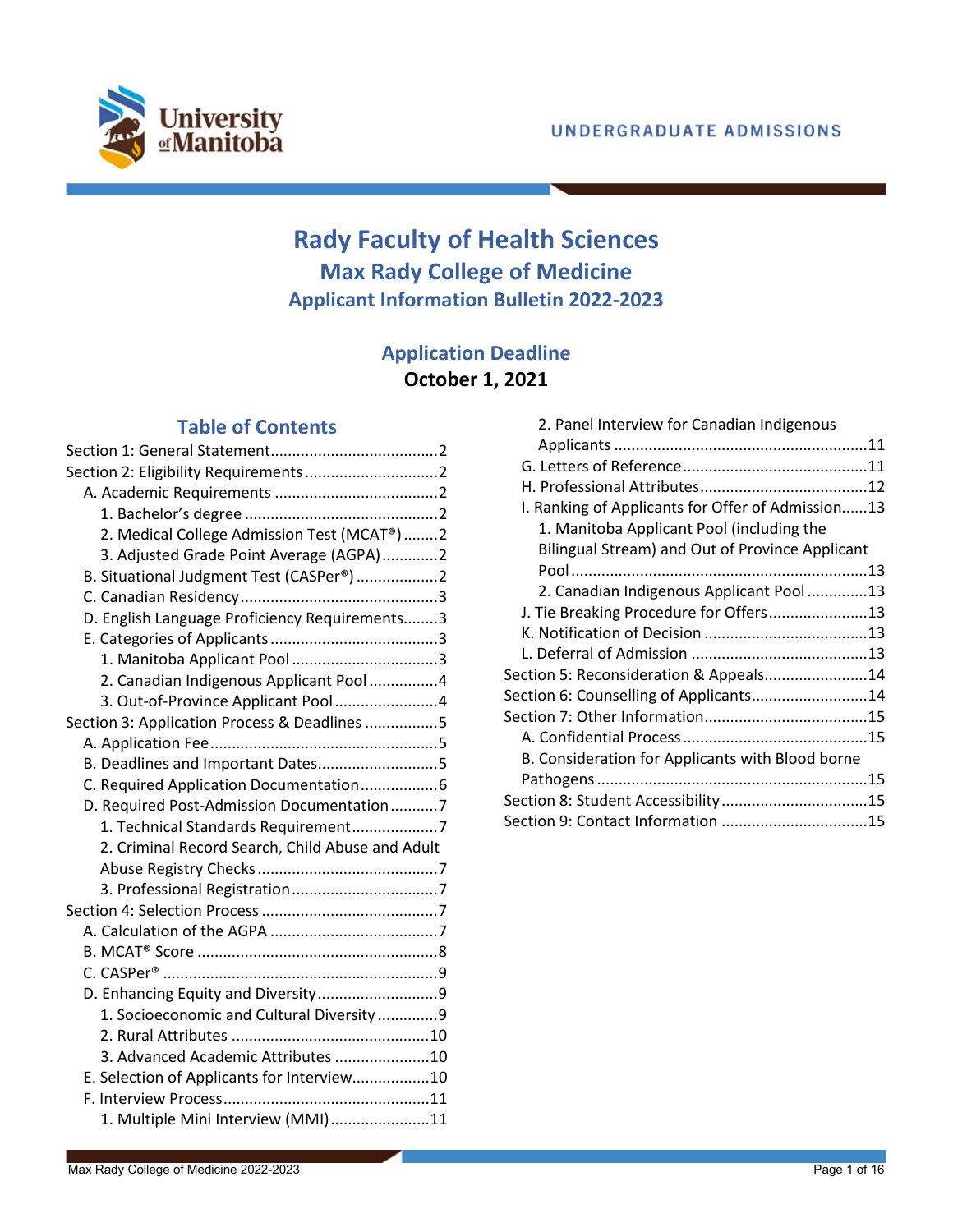## **Section 1: General Statement**

<span id="page-1-0"></span>The purpose of this bulletin is to provide information to prospective applicants to the Max Rady College of Medicine at the University of Manitoba. This document outlines categories of admission, requirements, and deadlines.

This bulletin is available with, and constitutes part of, the application. It is assumed that all applicants have read and understood it prior to submitting the completed application.

Programs Offered: Doctor of Medicine (MD)

# <span id="page-1-7"></span><span id="page-1-1"></span>**Section 2: Eligibility Requirements**

### <span id="page-1-2"></span>**A. Academic Requirements**

#### **All applicants must meet the following requirements:**

<span id="page-1-3"></span>*1. Bachelor's degree* completed no later than June 30, 2022 from a university recognized by the University of Manitoba. If an applicant is uncertain whether a degree is recognized, the applicant must contact the Admissions Office at the University of Manitoba.

#### <span id="page-1-4"></span>*2. Medical College Admission Test (MCAT®)*

completed no earlier than April 2018 and no later than September 11, 2021. Results from an MCAT® sitting after September 11, 2021 will not be considered in the 2022-2023 application cycle. Your score must be released to the University of Manitoba by October 15, 2021 or your application will be withdrawn by the Admissions Office.

**Note:** AAMC recommends that students consider taking courses in the following disciplines: biology, chemistry, organic chemistry, physics, psychology, sociology, biochemistry, microbiology, and research methods.

For more information, please visit the AAMC website:

[https://students-residents.aamc.org/applying](https://students-residents.aamc.org/applying-medical-school/taking-mcat-exam/)[medical-school/taking-mcat-exam/](https://students-residents.aamc.org/applying-medical-school/taking-mcat-exam/)

<span id="page-1-5"></span>*3. Adjusted Grade Point Average (AGPA)* of 3.30 or higher. An AGPA is calculated based on undergraduate university degree level courses including those taken in a spring or summer session and during part-time studies. The grades from all undergraduate courses completed by the application deadline will be used in the AGPA calculation. The AGPA will include the initial and all subsequent grades from courses that may have been repeated. All grades from undergraduate courses completed by the application deadline are included regardless of the year in which the course was taken. Calculation of the AGPA will not include courses completed after the application deadline. Calculation of the AGPA will not include graduate program courses.

International Baccalaureate (IB) and Advanced Placement (AP) courses will be included in the calculation of the AGPA if the applicant submits the official IB and AP transcripts by the transcript deadline. University of Manitoba students who have received transfer credit for IB or AP courses are not required to resubmit these transcripts. Applicants whose IB and AP course credits do not appear on a University of Manitoba transcript but wish to have them considered must contact the Admissions Office in writing. Information about grade conversion for these courses can be found at:

### [https://umanitoba.ca/sites/default/files/2020-09/ap](https://umanitoba.ca/sites/default/files/2020-09/ap-and-ib-approved-courses-for-credit.pdf)[and-ib-approved-courses-for-credit.pdf](https://umanitoba.ca/sites/default/files/2020-09/ap-and-ib-approved-courses-for-credit.pdf)

#### <span id="page-1-6"></span>**B. Situational Judgment Test (CASPer®)**

CASPer® (the Computer-based Assessment for Sampling Personal characteristics) is an eligibility requirement for applicants to all applicant pools and streams.

**The Max Rady College of Medicine requires the English CASPer® test only.** The Snapshot interview and other Altus Suite tools are not admission requirements for the Doctor of Medicine program**.**

Applicants to the Manitoba applicant pool and the Out of Province applicant pool must achieve a threshold CASPer® score greater than 1.5 standard deviations below the mean for their respective applicant pool in order to maintain their eligibility. **Note:** CASPer® shall not be used in the selection of registrants from the Canadian Indigenous applicant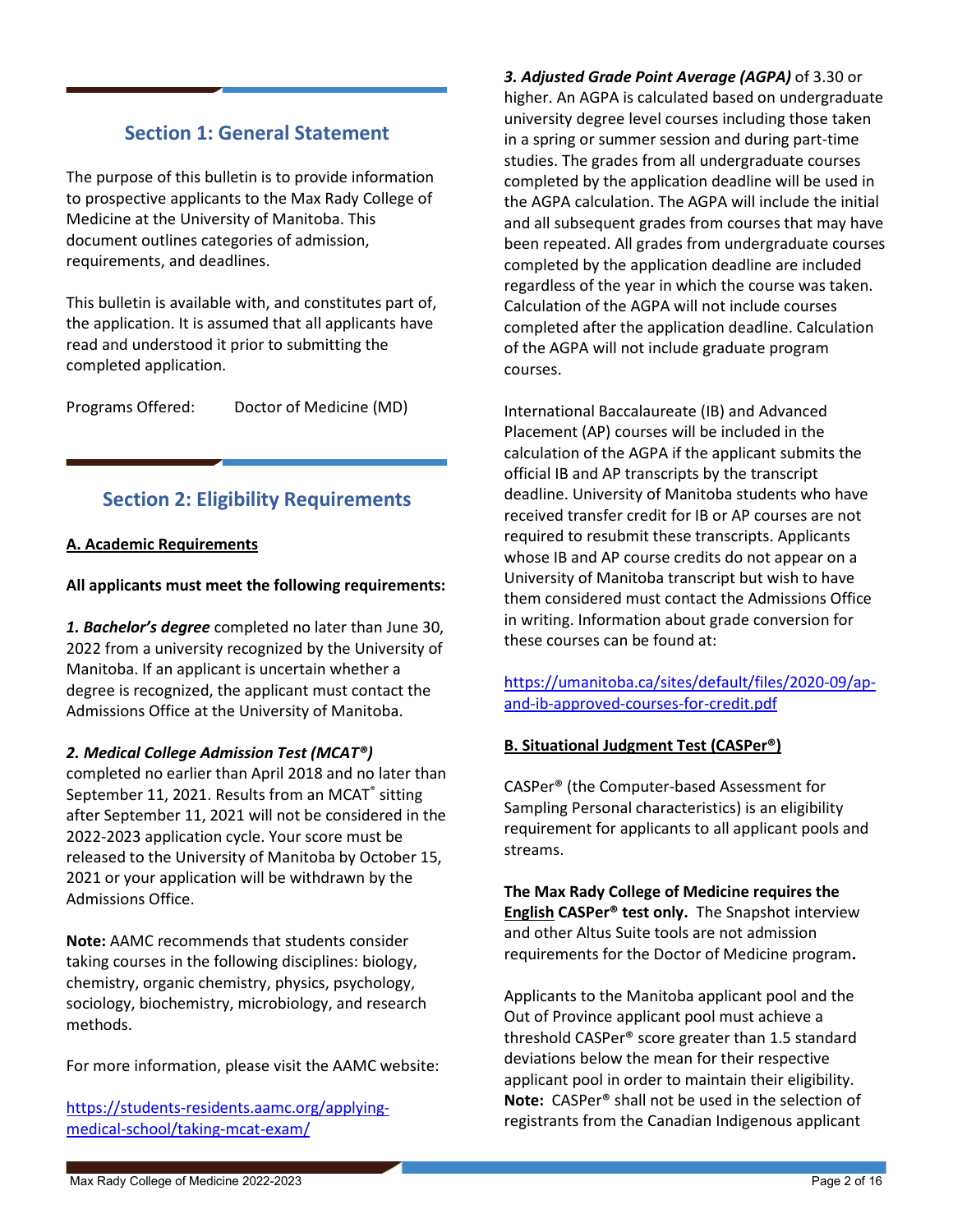pool. However, as applicants from the Canadian Indigenous applicant pool may also be considered in the general applicants pools (Manitoba applicant pool and Out of Province applicant pool) the CASPer® must be written as it will be used in the selection in these general pools.

For more information about CASPer® please visit <https://takealtus.com/faq>

Any inquires on the test should be directed to <https://takealtus.com/contact-us>

### <span id="page-2-0"></span>**C. Canadian Residency**

All applicants must be a **Canadian citizen or Permanent Resident of Canada** at the time of application.

### <span id="page-2-1"></span>**D. English Language Proficiency Requirements**

All applicants whose primary language is not English and do not qualify for a waiver under the University of Manitoba's English language proficiency regulations will be required to demonstrate proficiency in English through one of the options listed at the University of Manitoba Admissions web site.

See the link below to view information regarding specific English Language Proficiency Requirements and waiver conditions:

[https://umanitoba.ca/admissions/undergraduate/req](https://umanitoba.ca/admissions/undergraduate/requirements/english-language-proficiency) [uirements/english-language-proficiency](https://umanitoba.ca/admissions/undergraduate/requirements/english-language-proficiency)

*Results for most language tests, including TOEFL, IELTS and CanTEST, expire two years from the test date. Please confirm the validity of your test results. Test scores must be valid on the start of classes.*

### <span id="page-2-2"></span>**E. Categories of Applicants**

Choose one applicant pool and, if necessary, a stream. All pool and stream selections will be reviewed by the Max Rady College of Medicine Admissions office and applicants will be placed in the correct pool. The 4 year general MD Program is open to the following applicant pools and streams:

### <span id="page-2-3"></span>*1. Manitoba Applicant Pool*

The Admissions Committee gives priority to Manitoba applicants. The University of Manitoba defines Manitoba applicants as those who:

- have graduated from a Manitoba high school; or
- have a recognized degree from a university in Manitoba by the time of application; or
- have completed a minimum of two consecutive years of full-time academic studies in a recognized program at a university in Manitoba, while physically residing in Manitoba by the time of application; or
- have been a resident in the Province of Manitoba for a minimum of two (2) years following high school graduation and by the time of application; the two-year residence period will not be considered broken where the Admissions Committee is satisfied that the applicant was temporarily out of the province on vacation, in short-term volunteer work or employment, or as a full-time student.

The Max Rady College of Medicine also defines the following as equivalent to a Manitoba Resident:

- Applicants who are a resident of the Territories. A resident of the Territories shall be defined as a Canadian Citizen or Permanent Resident of Canada, who at the application deadline meets any one of the following two descriptions:
	- o Has graduated from a high school in one of the three Territories; or
	- o Has resided continuously in one of the three Territories for any two-year period following high school attendance and by the time of application. The two-year residence period shall not be considered broken where the College's Admission Committee is satisfied the applicant was temporarily out of the territory on vacation, or for short-term volunteer work.
- Applicants who are a member of the Canadian Forces at the time of application and have provided evidence of a minimum of two years of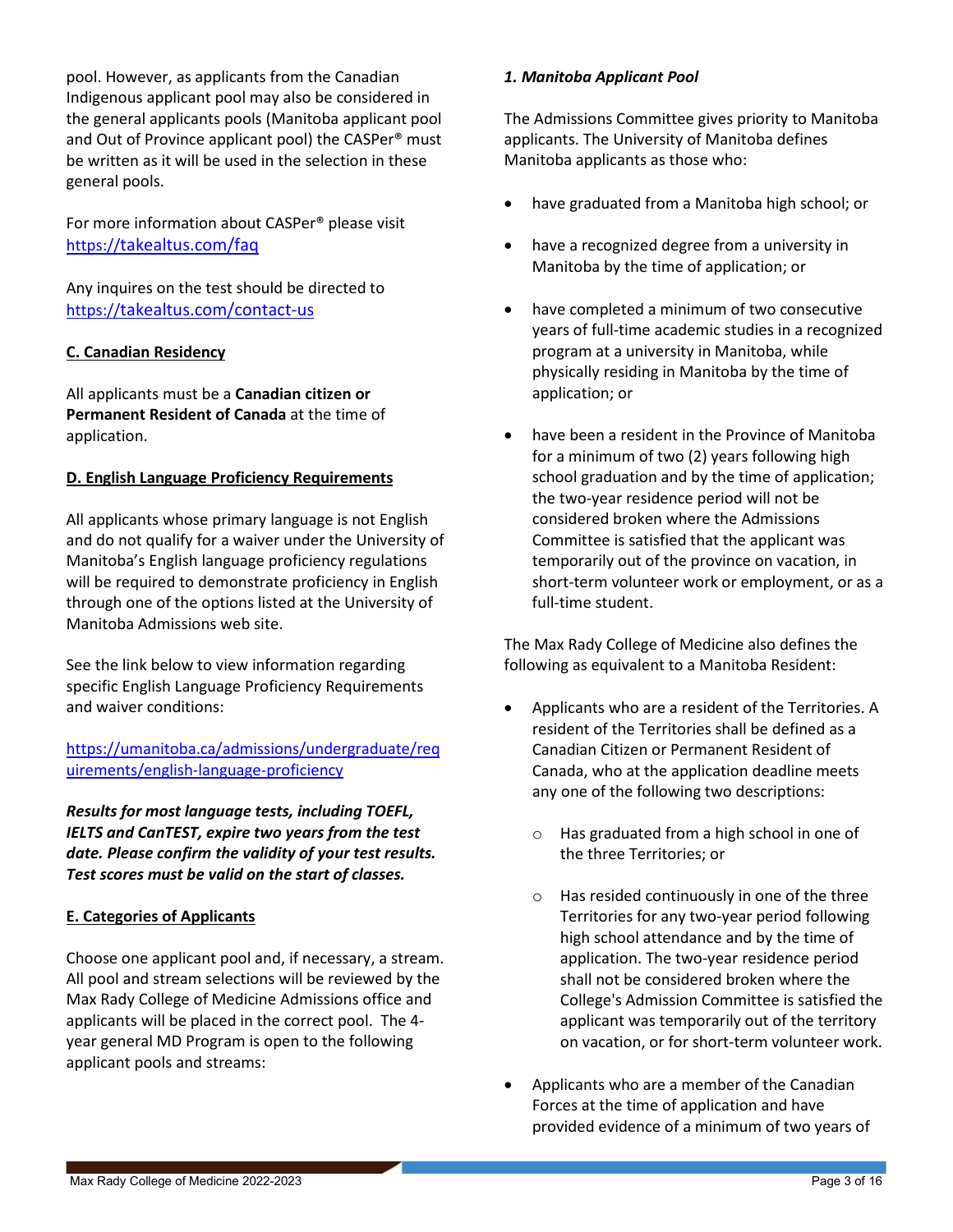full-time service in the Canadian Forces by the time of application are included in the Manitoba applicant pool regardless of their current residency.

### *1.1 Bilingual (French/English) Stream*

The Bilingual (French/English) Stream is a subset of the Manitoba Applicant Pool and applicants in this Stream will be assessed within the Manitoba Applicant Pool.

To be considered eligible for the Bilingual Stream applicants must:

- meet all of the current eligibility requirements for the MD Program;
- meet the current criteria for the **Manitoba Applicant Pool**;

The Max Rady College of Medicine encourages applicants to consider applying for the Bilingual Stream if they are included in the following criteria:

- are a first language French speaker
- have completed their secondary education in French
- have completed their post-secondary education in French

### **Applicants invited to interview will have a portion of the Multiple Mini Interview conducted in French.**

Successful candidates will participate in dedicated components of the curriculum in the French language.

Applicants must be competitive within their respective applicant pool and are not ranked independently from their cohort.

### <span id="page-3-0"></span>*2. Canadian Indigenous Applicant Pool*

The University of Manitoba is committed to addressing the under-representation of Indigenous medical students and Indigenous health-care providers in Manitoba. Applicants from all provinces and Territories in Canada are encouraged to declare their First Nations, Métis or Inuit heritage.

- First Nations, Métis and Inuit applicants must meet all of the eligibility requirements.
- All eligible First Nations, Métis and Inuit applicants will be offered both the MMI and an Indigenous Panel interview.

First Nations, Métis and Inuit applicants are required to submit documentation to support their declaration of Indigenous ancestry. One of the following will be accepted:

- a copy of a Status or Treaty card;
- a copy of a Métis membership card;
- a copy of a Nunavut Trust Certificate card;
- roll number or any other proof accepted by Inuit communities;
- Any other proof accepted by the First Nations (Non-Status) communities.

If none of these forms of documentation are available, enquiries may be made to the University of Manitoba Admissions Office regarding other acceptable documentation.

The Admissions Committee reserves the right to transfer an applicant into the general MD Manitoba or Out-of-Province applicant pool should this prove advantageous to the applicant.

### <span id="page-3-1"></span>*3. Out-of-Province Applicant Pool*

The Max Rady College of Medicine welcomes applicants from all provinces and Territories. The Admissions Committee defines Out-of-Province applicants as those who are a citizen or permanent resident of Canada but are not a resident of Manitoba. For the 2022-2023 application cycle, up to 5% of the class will be selected from this pool. Eligibility requirements remain the same for this applicant pool and you are welcome to apply if you meet or exceed these minimum requirements. In cases where the number of eligible applicants exceeds the available spaces, applicants will require higher averages than stipulated to be successfully selected for interview.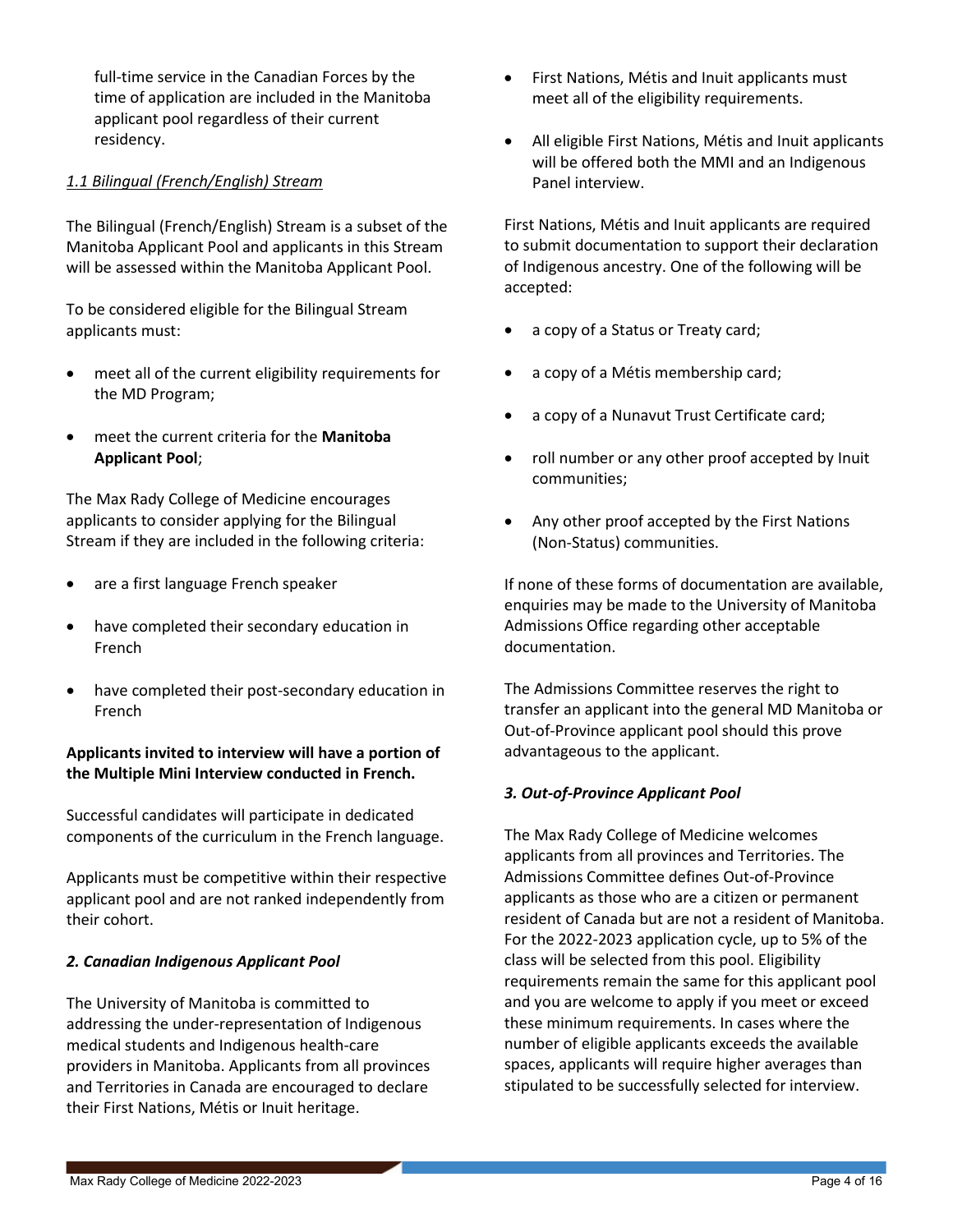In the past three years, the minimum AGPA and MCAT score used for selection of interview in the Out-of-Province Applicant Pool were: AGPA 4.30 (2021) MCAT 519 (2021), AGPA 4.14 (2020) MCAT 518 (2020), AGPA 4.20 (2019) MCAT 516 (2019). These averages will change from year to year depending on the competitive nature of the applicant pool.

# <span id="page-4-0"></span>**Section 3: Application Process & Deadlines**

### <span id="page-4-1"></span>**A. Application Fee**

Canadian / Permanent Residents: \$100.00\*

\* See *[Section 2: Eligibility Requirements,](#page-1-7) [C. Canadian](#page-2-0)  [Residency](#page-2-0)*

**Applications are not considered received until the application is submitted and the non-refundable application fee has been paid by the posted deadline.**

**All correspondence, including decision release information will be sent via email and posted to your application portal. Please ensure your email account remains current and will accept emails from the University of Manitoba. Check your filters.** 

**It is also important to check your email and application portal regularly and specifically around the deadlines and important dates listed below.**

### <span id="page-4-2"></span>**B. Deadlines and Important Dates**

| <b>DATE</b>                  | <b>DEADLINES AND IMPORTANT DATES</b>                                                                    |
|------------------------------|---------------------------------------------------------------------------------------------------------|
| <b>September</b><br>11, 2021 | Last eligible MCAT <sup>®</sup> sitting for the<br>2022-2023 application cycle.                         |
| October 1,<br>2021           | Final deadline to submit completed<br>application and application fee.                                  |
| October 15,<br>2021          | Final deadline for release of the official<br>MCAT <sup>®</sup> scores to the University of<br>Manitoba |
| October 21,<br>2021          | The last eligible CASPer <sup>®</sup> sitting for the<br>2022-2023 application cycle.                   |
| <b>November</b><br>1, 2021   | Final deadline for receipt of all official<br>transcripts, including IB and AP<br>transcripts (see      |

|                                                | Section 2: Eligibility Requirements, A.<br>Academic Requirements).                                                                                                                                                                                                   |
|------------------------------------------------|----------------------------------------------------------------------------------------------------------------------------------------------------------------------------------------------------------------------------------------------------------------------|
|                                                | Final deadline for all remaining<br>application documentation.                                                                                                                                                                                                       |
|                                                | Deadline for receipt of documentation<br>of Indigenous heritage and evidence of<br>English language proficiency supplied<br>with application (if applicable).                                                                                                        |
| <b>November</b><br>8,2021                      | Eligible Canadian Indigenous Applicant<br>Pool applicants will be notified to<br>complete and return the<br>autobiographical form.                                                                                                                                   |
| <b>November</b><br>15, 2021                    | Deadline for Canadian Indigenous<br><b>Applicant Pool applicants to submit</b><br>referee contact information through<br>the application system link, sent with<br>the invitation for interview.<br>Final deadline for receipt of all CASPer <sup>®</sup><br>scores. |
| January 6,<br>2022                             | Offers of interview will be sent by<br>email.                                                                                                                                                                                                                        |
| January 10,<br>2022                            | Autobiographical form is due for<br>applicants to the Canadian Indigenous<br>Applicant Pool.                                                                                                                                                                         |
|                                                | Deadline for the Referees of the<br><b>Canadian Indigenous Applicant Pool</b><br>applicants to submit reference letters<br>through the online reference system.                                                                                                      |
|                                                | Deadline for Manitoba and Out of<br>Province Pool Applicants to submit<br>referee contact information through<br>the application system link, sent with<br>the invitation for interview.                                                                             |
| February 4,<br>2022                            | Deadline for Referees of the Manitoba<br>and Out of Province Pool applicants to<br>submit reference letters through the<br>online reference system.                                                                                                                  |
| <b>Between</b><br><b>February</b><br>and March | Multiple Mini Interviews (MMI) and<br>Canadian Indigenous Applicant Panel<br>Interviews                                                                                                                                                                              |
| May 12,<br>2022                                | Decisions of admission will be posted                                                                                                                                                                                                                                |
| <b>June 30,</b><br>2022                        | Deadline for submission of final official<br>transcripts and other admission<br>documentation (i.e., proof of<br>graduation) requested by the<br>Admissions Office or the Max Rady<br>College of Medicine.                                                           |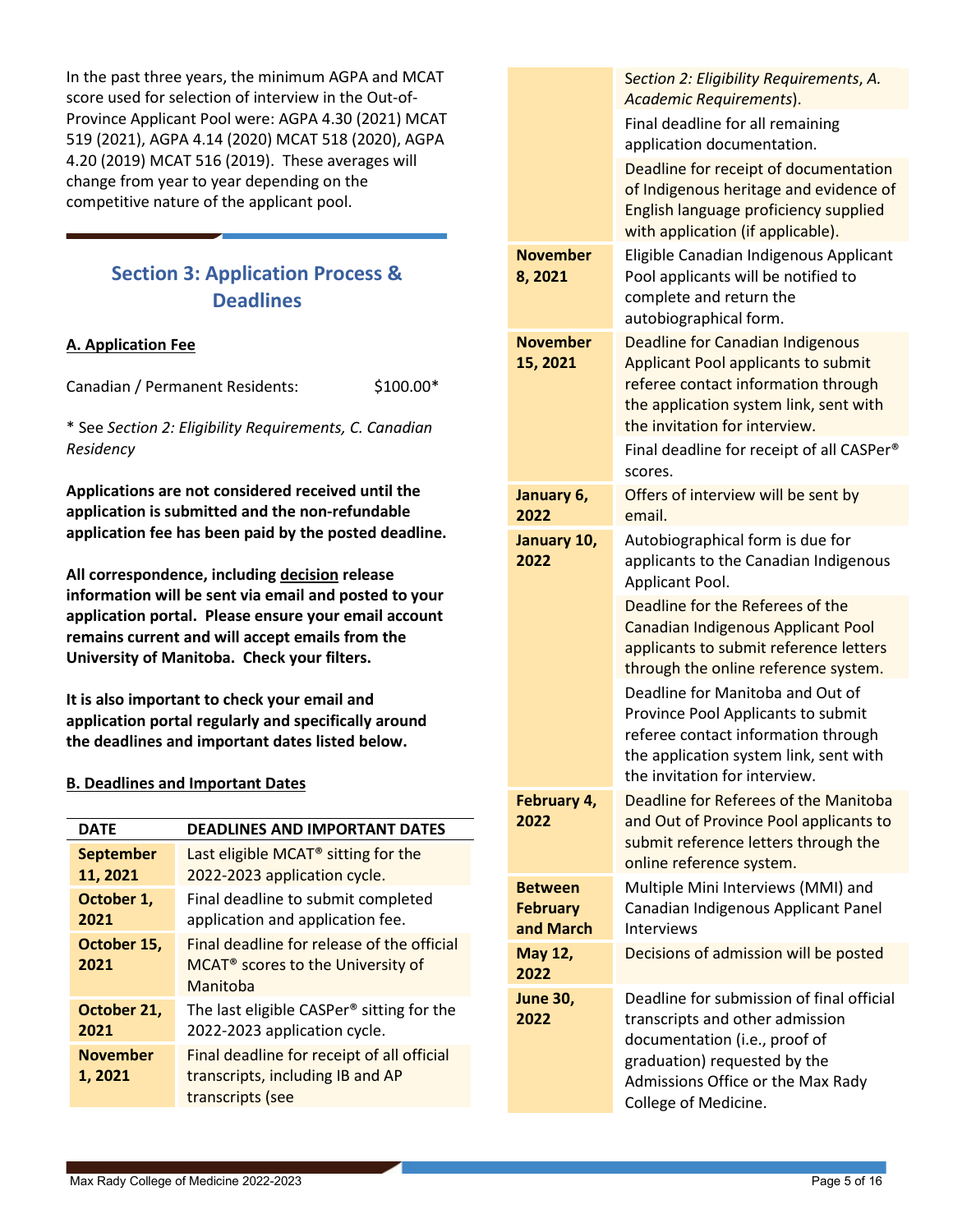### <span id="page-5-0"></span>**C. Required Application Documentation**

The following documents will be required to complete your application:

- **Interim official transcripts** showing all completed course work and current registration are to be submitted by November 1st. Transcripts are required from any university or college attended other than the University of Manitoba (including exchange, transfer, and letter of permission).
- **Final official transcripts** showing all completed course work are to be submitted by November  $1<sup>st</sup>$ . Transcripts from any university or college attended other than University of Manitoba are required (including exchange, transfer, and letter of permission). Student copies or photocopies are not acceptable. Transcripts become the property of University of Manitoba and will not be returned.

**Note:** It is the applicant's responsibility to inform the Admissions office in writing of any **deferred exams or grade changes**. All final grades, including grade changes must be submitted to the Admissions Office by the document deadline in order for them to be included in the final selection process.

If you are in a graduate studies program, these courses will not be used in AGPA calculation. However, transcripts must still be provided, even if you have just begun your program. Proof of good standing must be provided by June  $30<sup>th</sup>$ .

- **Advanced Placement (AP)/International Baccalaureate (IB) official transcripts** must be submitted directly from AP/IB if being used in the application process for AGPA or to meet application requirements (see *[Section 2: Eligibility](#page-1-1)  [Requirements,](#page-1-1) [A. Academic Requirements](#page-1-2)*)
- **Reference letters** are only required for applicants who are granted an interview. Upon offer of interview, applicants will be required to submit referee contact information by the indicated deadline using the online application system. Applicants should inform their referees that they will be contacted via the email address provided on the online system by the applicant.

• **MCAT® scores must be released to the University of Manitoba** by the applicant through the AAMC website after the scores are available to the applicant.

Scores are released by logging onto the MCAT THx System® on the AAMC website:

### <https://services.aamc.org/mcatthx/>

• **CASPer® scores must be released to the University of Manitoba by the applicant.** When releasing scores to the University of Manitoba, applicants will need to use their University of Manitoba Student ID or Banner ID.

In order to view your Manitoba Student ID or Banner ID, log into your application portal 24-48 hours after application. Select "Profile" from the small drop-down box on the right side of the page.

Any inquires on the test should be directed to [https://takealtus.com](https://takealtus.com/) 

- **Immigration documents** are required if born outside of Canada (i.e., proof of Canadian Citizenship, Permanent Resident of Canada or Refugee Status). This can be a pdf document uploaded to the online application before application submission.
- **Proof of Manitoba Residency** (if applicable) (see *[Section 2: Eligibility Requirements,](#page-1-1) [E. Categories of](#page-2-2)  [Applicants,](#page-2-2) [1. Manitoba Applicant Pool](#page-2-3)*).

Applicants who have not completed High School in Manitoba or 2 years or more of study at a university in Manitoba should submit a scanned copy of their MB health card showing Manitoba residency of a least two years at time of application to Medicine.

• **Proof of full-time service in the Canadian Forces**  (if applicable). Either an uploaded letter from the current commanding officer or a Member Personnel Record Résumé (MPRR) will be required (see *[Section 2: Eligibility Requirements,](#page-1-1) [E.](#page-2-2)  [Categories of Applicants,](#page-2-2) [1. Manitoba Applicant](#page-2-3)  [Pool](#page-2-3)*).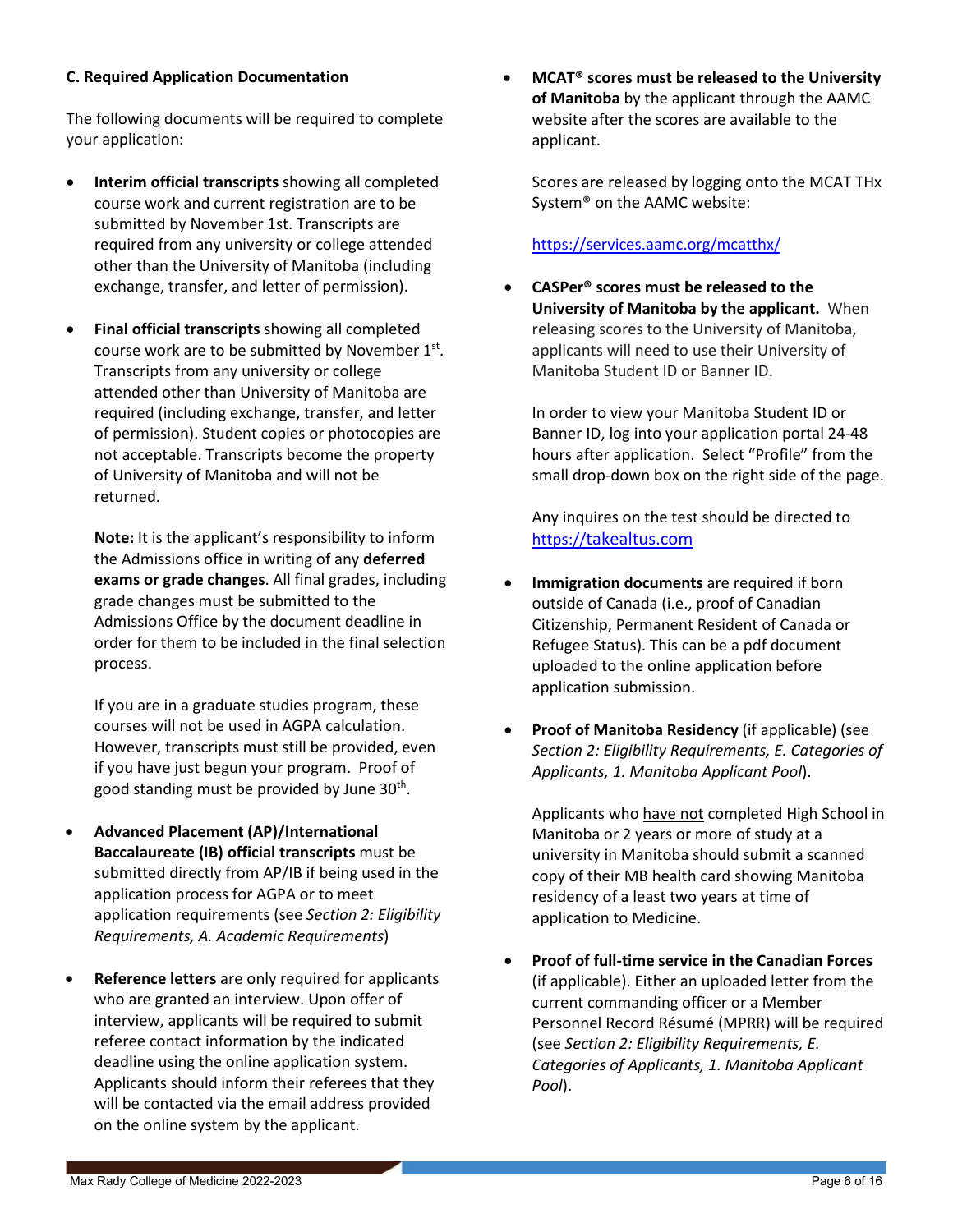- **Name change documentation** is required if name change has occurred as a result of marriage, divorce or other reason.
- **Proof of First Nations, Métis and Inuit heritage** (for Canadian Indigenous Applicant Pool applicants only) (see *[Section 2: Eligibility Requirements,](#page-1-1) [E.](#page-2-2)  [Categories of Applicants,](#page-2-2) [2. Canadian Indigenous](#page-3-0)  [Applicant Pool](#page-3-0)*).
- **Autobiographical form** (if applicable) (see *[Section](#page-6-4)  [4: Selection Process,](#page-6-4) [F. Interview Process,](#page-10-0) [2. Panel](#page-10-2)  [Interview for Canadian Indigenous Applicants](#page-10-2)*)
- **Proof of proficiency in the use of the English language** (see *[Section 2: Eligibility Requirements,](#page-1-1) [D. English Language Proficiency Requirements](#page-2-1)*)

Please send all documentation to the following address:

> **Admission for Medicine University of Manitoba 424 UMSU University Centre 66 Chancellors Circle Winnipeg, MB R3T 2N2**

Electronic transcripts should be submitted to [Applicant.Services@umanitoba.ca](mailto:Applicant.Services@umanitoba.ca) \*

\*In the event that you are not able to provide an official transcript (for example, if the issuing office at your university or college is closed due to COVID-19), the University of Manitoba will accept an electronic transcript provided that it has been sent from the email of the office responsible for issuing transcripts. Applicants who submit their documents electronically may be requested to provide original, physical copies at a later date.

Applications are not complete until all necessary documents are received. It is the applicant's responsibility to ensure that our office receives all required information.

### <span id="page-6-0"></span>**D. Required Post-Admission Documentation**

#### <span id="page-6-1"></span>*1. Technical Standards Requirement*

The Max Rady College of Medicine has identified the requisite skills and abilities for admission, promotion

and graduation in the MD program. These skills, also identified as Technical Standards, are identified in the policy document Essential Skills and Abilities (Technical Standards) for Admission, Promotion and Graduation in the MD Program which can be found at:

[https://umanitoba.ca/health-sciences/rady-faculty](https://umanitoba.ca/health-sciences/rady-faculty-health-sciences-policies)[health-sciences-policies](https://umanitoba.ca/health-sciences/rady-faculty-health-sciences-policies)

### <span id="page-6-2"></span>*2. Criminal Record Search, Child Abuse and Adult Abuse Registry Checks*

All applicants must complete a self-declaration regarding adult criminal records, pending criminal charges and registration on the child abuse registry as an offender; this self-declaration must be done at the time of application. A criminal record search certificate, declaration of pending criminal charges, child abuse registry self-check and an adult abuse registry self-check are required at the time of registration and annually thereafter. Applicants will need to comply with any University of Manitoba policy on criminal record and abuse checks that may be in effect as of the time of registration.

### <span id="page-6-3"></span>*3. Professional Registration*

All medical students must be eligible for and become registered with the College of Physicians and Surgeons of Manitoba (CPSM) by the time of registration. Eligibility for registration of the CPSM is distinct from the Max Rady College of Medicine eligibility requirements. CPSM eligibility requirements can be viewed on the CPSM website at: [www.cpsm.mb.ca](http://www.cpsm.mb.ca/)

Inquiries regarding eligibility for registration must be addressed with the CPSM.

## **Section 4: Selection Process**

#### <span id="page-6-5"></span><span id="page-6-4"></span>**A. Calculation of the AGPA**

The University of Manitoba assigns credit hours as follows: a full course, normally two terms, is assigned 6 credit hours; a half course, normally one term, is assigned 3 credit hours. Credit hours from other institutions will be assigned based on this scale in order to determine the number of credit hours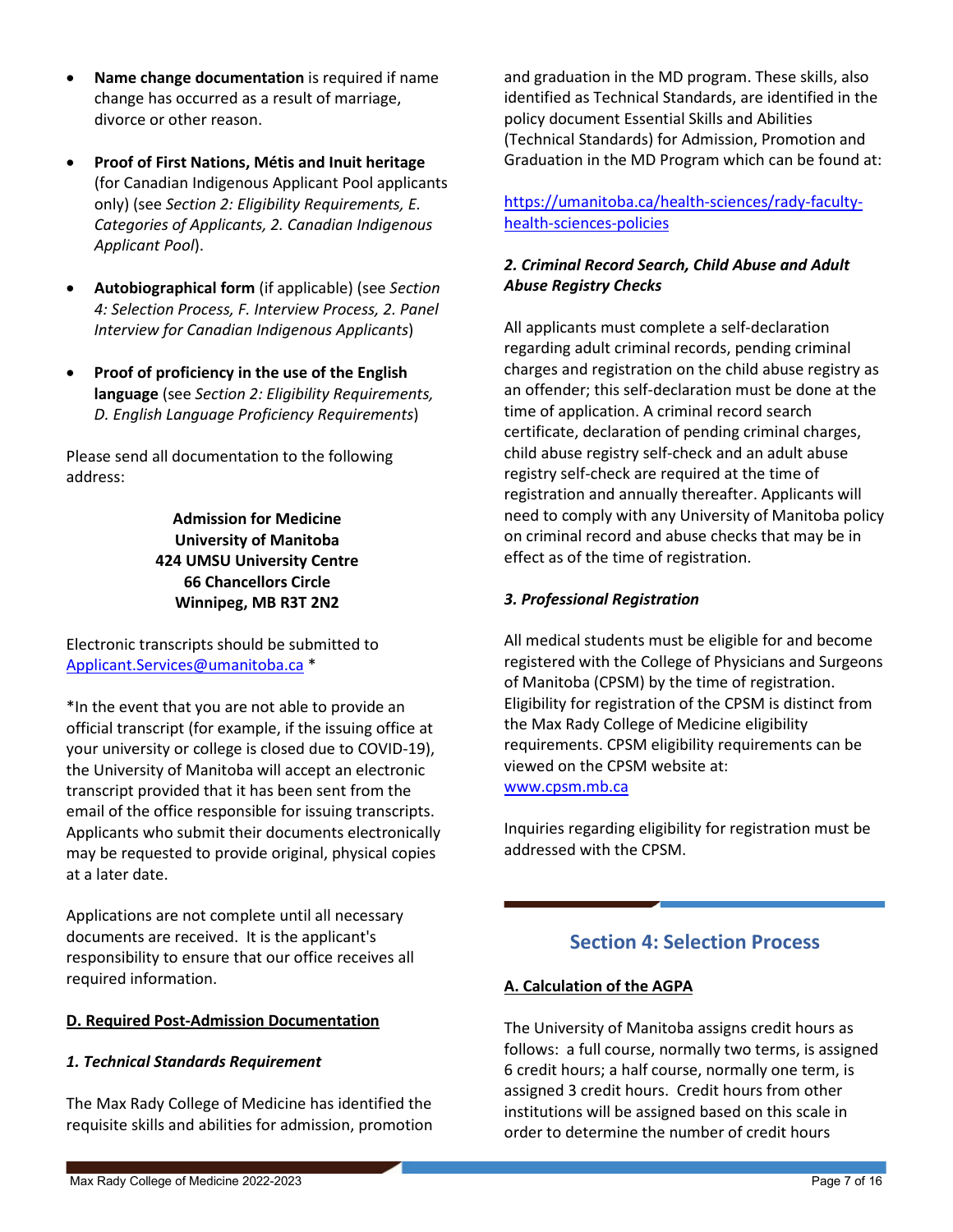completed, and the number of credit hours that will be dropped from the calculation of the AGPA.

The University of Manitoba assigns grades on a 4.5 scale and will convert grades from other institutions for admission purposes.

Historical trends regarding the AGPA for interviewed and successful applicants can be found at:

### [https://umanitoba.ca/explore/programs-of](https://umanitoba.ca/explore/programs-of-study/medicine-md#admission-requirements)[study/medicine-md#admission-requirements](https://umanitoba.ca/explore/programs-of-study/medicine-md#admission-requirements)

The undergraduate courses with the lowest marks are dropped from the AGPA calculation providing that an applicant has completed ninety (90) or more undergraduate credit hours, to a maximum of 30 credit hours. The lowest grades are dropped from the AGPA calculation as identified in the following table.

| <b>CREDIT HOURS</b> | <b>CREDIT HOURS</b> |
|---------------------|---------------------|
| <b>COMPLETED</b>    | <b>DROPPED</b>      |
| $90 - 95$           | 15                  |
| $96 - 101$          | 18                  |
| $102 - 107$         | 21                  |
| $108 - 113$         | 24                  |
| $114 - 119$         | 27                  |
| 120 or more         | 30                  |

All graded undergraduate university degree level courses completed by the application deadline will be used to calculate the AGPA. The AGPA will include summer courses, part-time, extended education, repeated courses and  $2^{nd}$  degrees. Calculation of the AGPA will not include courses completed after the application deadline. Pass grades and credit hours will not be used in the AGPA calculation or in the total hours completed. Graduate courses will not be used.

### **Request for Elimination of First Program of Study**

Applicants can request for elimination of their first program of study if there is a five-year gap between last registration and the beginning of registration in their second program of study. To be eligible for this request, the coursework completed in the first program of study cannot be used towards fulfilling degree requirements in the second program of study. None of the courses from the first program of study will be used in the AGPA. Applicants will be required

to submit a letter from the degree granting faculty confirming the courses from the first program of study were not used towards fulfilling degree requirements in the second program of study.

**Note:** It is the applicant's responsibility to inform the Admissions Office in writing of any **deferred exams or grade changes**. All final grades, including grade changes must be submitted to the Admissions Office by the documentation deadline in order for them to be included in the final selection process. Grade changes will not be accepted after the documentation deadline date. If a grade is not available by the documentation deadline date, an 'F' grade will be used in the final admission determination and calculation.

### <span id="page-7-0"></span>**B. MCAT® Score**

The MCAT® is administered by the Association of American Medical Colleges (AAMC). All information regarding MCAT® should be accessed from:

### [www.aamc.org/mcat](http://www.aamc.org/mcat)

Historical trends regarding the MCAT® scores for interviewed and successful applicants can be found at:

### [https://umanitoba.ca/explore/programs-of](https://umanitoba.ca/explore/programs-of-study/medicine-md#admission-requirements)[study/medicine-md#admission-requirements](https://umanitoba.ca/explore/programs-of-study/medicine-md#admission-requirements)

In the case of multiple MCAT® scores, the score that will most advantage the applicant will be used in calculating the composite score for selection of candidates for interview and ranking of applicants for offer of admission.

Applicants are responsible for ensuring that their score(s) are released to the University of Manitoba by the posted deadline. Scores are released by logging onto the MCAT THx System® on the AAMC website:

### <https://services.aamc.org/mcatthx/>

If scores are not received by the deadline, the application will be considered incomplete and will be closed.

There is no weighting applied to any of the four sections. The total score will be used in the composite score calculation.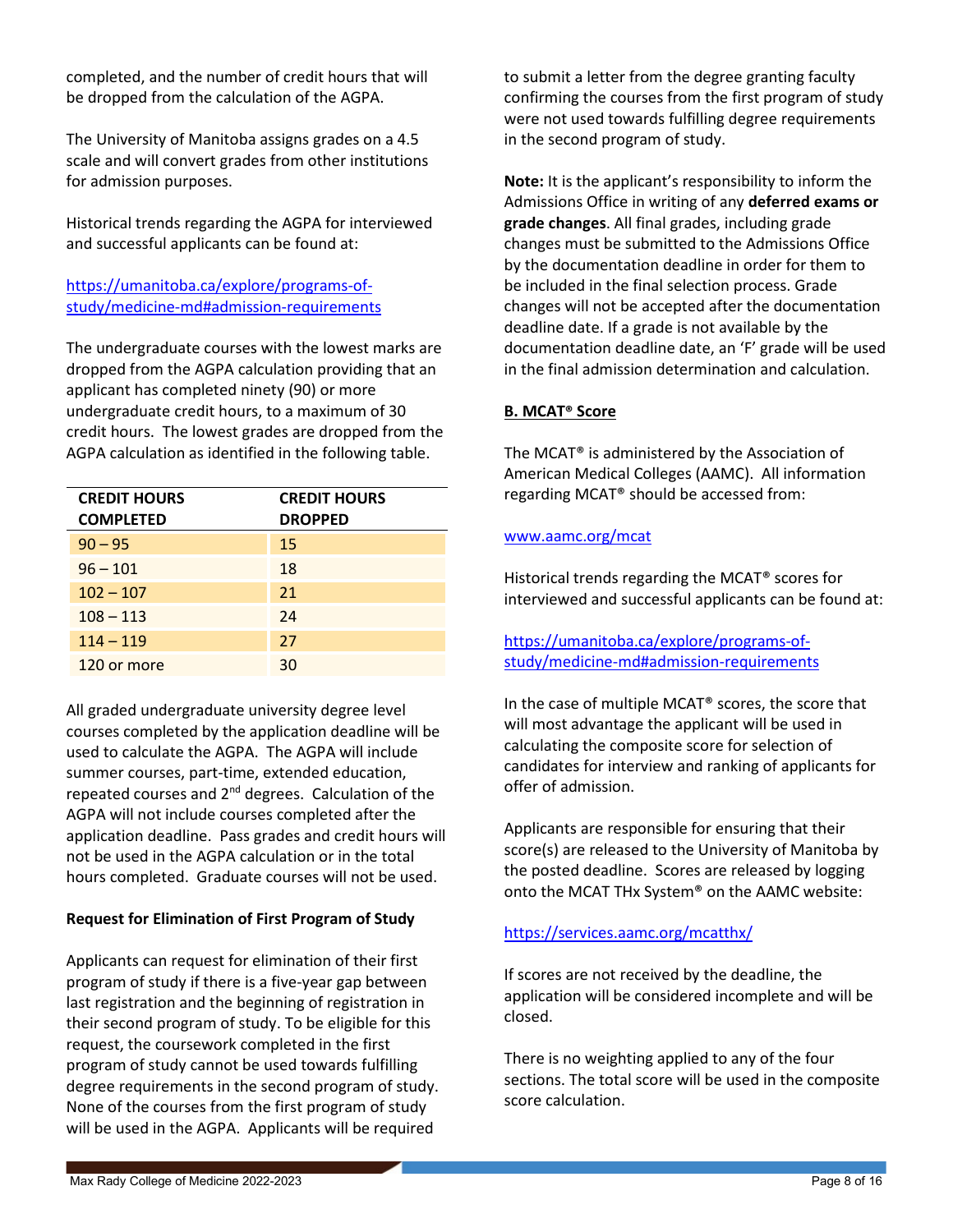### <span id="page-8-0"></span>**C. CASPer®**

All applicants to the Max Rady College of Medicine at the University of Manitoba will be required to complete a 90-minute computer-based test, called CASPer® (the Computer-based Assessment for Sampling Personal characteristics), as part of the selection process. CASPer® is a web-based assessment of interpersonal skills and decision-making, to be completed at a computer.

CASPer® assesses for non-cognitive skills and interpersonal characteristics that the Max Rady College of Medicine believes are important for successful students and graduates of the program and will complement the other tools used for applicant screening. In implementing the CASPer® the Max Rady College of Medicine is trying to further enhance fairness and objectivity in the selection process.

The CASPer® test is comprised of 10-12 sections of video and written scenarios. Following each scenario applicants are required to answer a set of probing questions under a time contract. Each response is graded by a different rater, giving a very robust and reliable view of personal and professional characteristics important to the program. No studying is required for CASPer®, although applicants may want to familiarize themselves with the test structure and ensure that they have a quiet environment to take the test.

Applicants to the Manitoba applicant pool and the Out of Province applicant pool must achieve a threshold CASPer® score greater than 1.5 standard deviations below the mean for their respective applicant pool in order to maintain their eligibility.

The CASPer® score shall contribute 30% of the composite score used in the selection of applicants for the Multiple Mini Interview (MMI). The CASPer® score shall contribute 10% to the composite score weighting in the final selection of interviewed applicants for admission.

**Note**: CASPer® shall not be used in the selection of registrants from the Canadian Indigenous applicant pool. However, as applicants from the Canadian Indigenous applicant pool may also be considered in the general applicants pools (Manitoba applicant

pool and Out of Province applicant pool) CASPer® must be written as it will be used in the selection in these general pools.

It is the responsibility of the applicant to ensure that they are able to have dependable access to CASPer® online. No exceptions will be provided for applicants unable to take CASPer® online due to being located at an international site in which internet is not dependably accessible due to technical or political factors.

Applicants are allowed to take the CASPer® test only once per admission cycle. CASPer® results are also only valid for a single admission cycle.

For more information about CASPer® please visit [takecasper.com](https://takecasper.com/)

Any inquires on the test should be directed to [support@takecasper.com](mailto:support@takecasper.com)

# <span id="page-8-1"></span>**D. Enhancing Equity and Diversity**

The Max Rady College of Medicine has sought to enhance the representation of rural students, students with advanced academic achievements and students from diverse backgrounds. All applicants can complete the section of the application that reflects these attributes that apply to them. A numerical coefficient is derived based on the answers and the applicant's scores are weighted. Very few applicants will achieve full rural, advanced academic or diversity weighting. Please read the definitions and instructions carefully before answering.

### <span id="page-8-2"></span>*1. Socioeconomic and Cultural Diversity*

The University of Manitoba's Max Rady College of Medicine recognizes that in order to meet its social accountability mission and meaningfully serve the complex and diverse health care needs of Canadians, there must be enhanced diversity of registrants. It is further acknowledged that diversity encompasses many dimensions including ethnicity and religion, gender and sexual orientation, geographic origin, and socioeconomic status. Accordingly, all eligible applicants will be invited to complete a supplementary questionnaire that would identify family, economic and sociocultural characteristics or attributes. The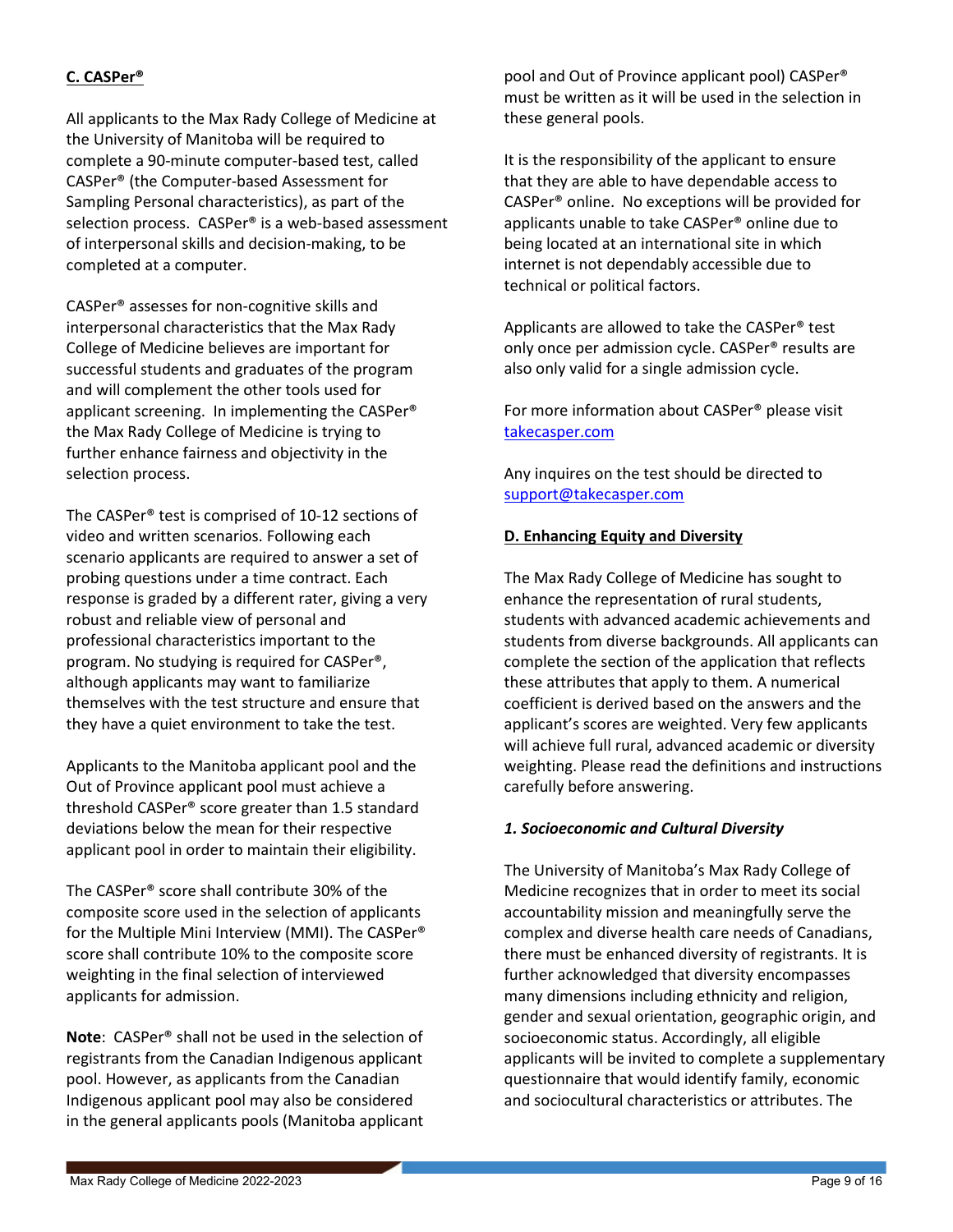Admissions Committee evaluates diverse attributes in the following three (3) domains:

- family history;
- economic information; and
- other socio-cultural determinants.

Attributes within each domain may contribute to a numerical coefficient for modification of the composite score for selection of candidates for interview and ranking of applicants for offer of admission.

### <span id="page-9-0"></span>*2. Rural Attributes*

The Max Rady College of Medicine has recognized the need to enhance the representation of individuals who have connections to and engagement with rural, remote and Northern communities. All eligible applicants will be invited to complete a supplementary questionnaire that would identify rural attributes in the following three (3) domains:

- rural "roots";
- rural work experience; and
- rural volunteer or leadership experience.

The University of Manitoba's Max Rady College of Medicine has established rural criteria for Manitoba residents as identified in the online application form. For Out-of-Province applicants the definition of rural, for the purposes of admission, is an area where the population is less than 40,000. A minimum duration of engagement with a rural community is necessary in order to qualify for rural attribute consideration. Attributes within each domain may contribute to a numerical coefficient for modification of the composite score for selection of candidates for interview and ranking of applicants for offer of admission.

### <span id="page-9-1"></span>*3. Advanced Academic Attributes*

The Admissions Committee evaluates advanced academic attributes in the following three (3) domains:

- PhD;
- peer-reviewed publications; and
- academic appointments in a research or professorial stream.

Your PhD must be complete at the time of application. A minimum of 5 peer-reviewed publications is required at the time of application and you must be listed as a 1st or 2nd author.

An academic appointment is a classification of ranking given by a university for tenured faculty. The position would be given the title of Professor, Associate Professor, Assistant Professor or Lecturer. Someone holding this position would be responsible for academic programs, with a high level of authority and advanced knowledge.

Attributes within each domain may contribute to a numerical coefficient for modification of the composite score for selection of candidates for interview and ranking of applicants for offer of admission.

### <span id="page-9-2"></span>**E. Selection of Applicants for Interview**

All eligible applicants to the Canadian Indigenous Applicant Pool will be offered an interview.

For all other applicant pools, the Admissions Committee will calculate a composite score to determine an applicant's ranking. The composite score will be modified by the rural, advanced academic, and socioeconomic and cultural diversity coefficient calculated for all eligible applicants.

All applicants who meet the eligibility requirements are ranked by calculating a composite score in the following way:

(20% AGPA + 50% MCAT<sup>®</sup> + 30% CASPer<sup>®</sup>) X (rural coefficient if >0) X (academic co-efficient if >0) X (socioeconomic and cultural diversity co-efficient if >0)

Applicants' component scores with differing variances are standardized by determining Z-scores within their respective applicant pool before mathematically combining the component scores to calculate the composite scores and ranking for selection of applicants for interviews. Applicants are initially ranked within their respective pool and only those applicants whose composite score is deemed to be competitive within their respective pool will be invited for an interview.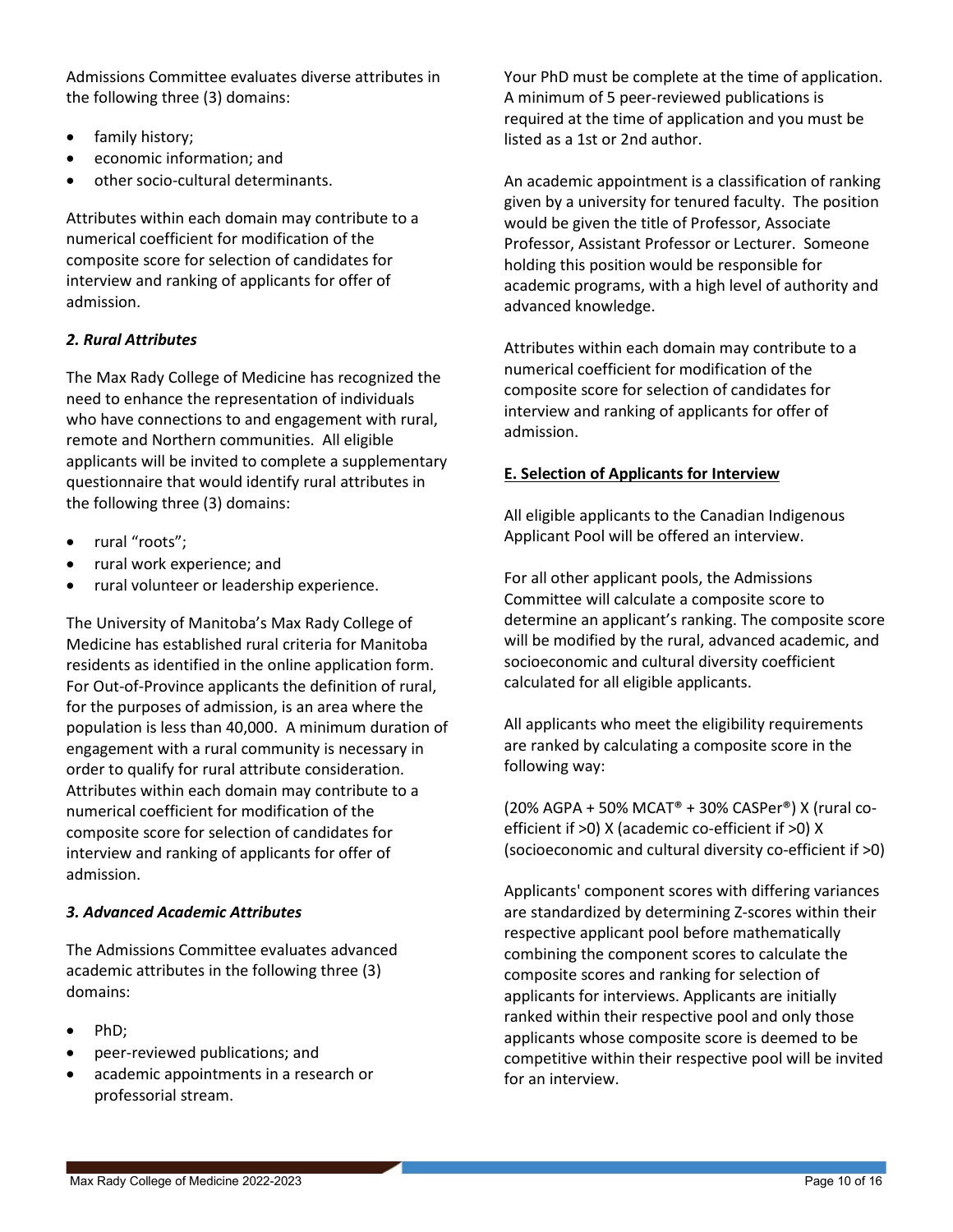### <span id="page-10-0"></span>**F. Interview Process**

#### <span id="page-10-1"></span>*1. Multiple Mini Interview (MMI)*

The University of Manitoba uses the Multiple Mini Interview (MMI) format for all applicants. Information regarding the MMI format is available on our website. In response to restrictions put in place due to COVID-19, the MMI for the 2022-2023 application cycle will be held on a virtual platform. Details regarding the online MMI will be provided to applicants within the invitation to interview. MMI interviews will be held between February and March. Details regarding the dates of the MMI interviews will be sent to applicants once they are available.

Applicants who are not available to attend one of the scheduled interview dates will not be considered for admission.

The interview process for applicants in the Bilingual Stream will include a component of the Multiple Mini Interview conducted in the French language.

To be considered eligible for admission, all applicants must achieve a minimum passing score on the MMI. The Admissions Committee reviews the MMI criteria annually. This information will be provided to applicants within their invitation to interview.

Candidates who do not achieve the standard required on the MMI will not be considered for admission regardless of MCAT® or AGPA scores.

The University of Manitoba and the Max Rady College of Medicine is committed to providing all candidates equal access to the application process. If you are an applicant with a diagnosed disability (permanent, chronic, or temporary) who may require accommodations to complete the MMI, contact Student Accessibility Services at (204) 474-7423 or by email at student accessibility@umanitoba.ca to learn more about the confidential supports that are available.

Please contact Student Accessibility Services by Thursday, January 21, 2022 to allow for the implementation of the accommodations.

### <span id="page-10-2"></span>*2. Panel Interview for Canadian Indigenous Applicants*

Applicants who have declared their First Nations, Métis and Inuit heritage, have met the eligibility requirements for AGPA and MCAT®, have provided the appropriate supporting documentation and wish to be considered in the Canadian Indigenous Applicant Pool will be invited to participate in both the MMI and a panel interview.

Details regarding the attributes and skills considered during the panel interview, as well as the delivery method of the interview will be provided to applicants within their invitation to interview. Panel interviews will be held between February and March. Details regarding the dates of the panel interviews will be sent to applicants once they are available.

Those who participate in the panel interview will be ranked in the Canadian Indigenous Applicant Pool as well as the applicable Manitoba or Out-of-Province Applicant Pool.

Applicants will be required to submit additional autobiographical information in advance of the panel interview. Criteria for this information will be included with the invitation to interview.

The University of Manitoba and the Max Rady College of Medicine is committed to providing all candidates equal access to the application process. If you are an applicant with a diagnosed disability (permanent, chronic, or temporary) who may require accommodations to complete the panel interview, contact Student Accessibility Services at (204) 474- 7423 or by email at

student accessibility@umanitoba.ca to learn more about the confidential supports that are available.

Please contact Student Accessibility Services by Thursday, January 21, 2022 to allow for the implementation of the accommodations.

#### <span id="page-10-3"></span>**G. Letters of Reference**

Applicants should select referees who have current knowledge of their attributes and activities and who can evaluate their suitability for the study and practice of medicine. Referees will be asked to address specific questions regarding the applicant. References from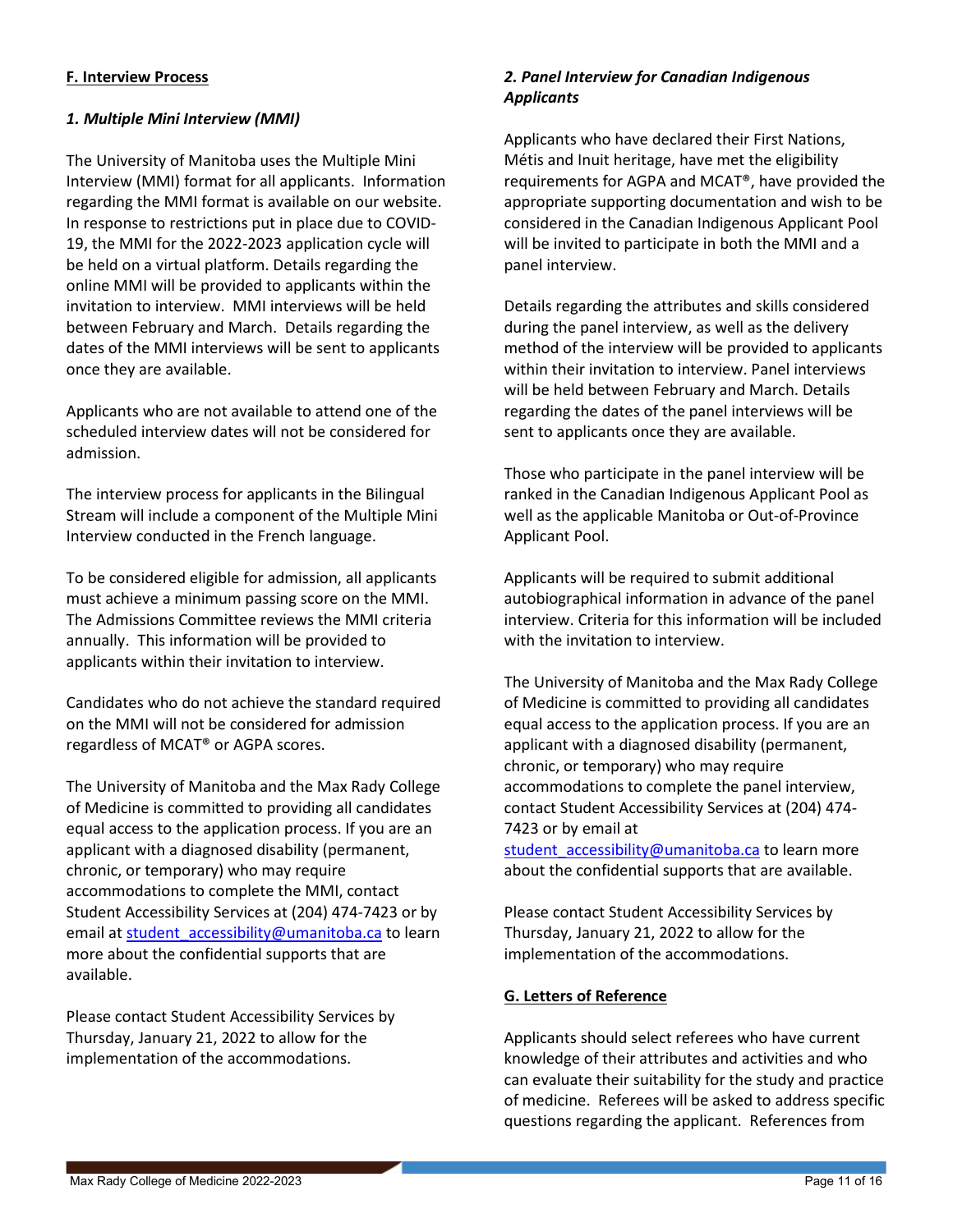family or extended family members will not be considered. It is suggested that applicants select referees that are work/volunteer, and/or academic and/or character recommenders.

For more information on selecting references, go to:

### [https://umanitoba.ca/explore/programs-of](https://umanitoba.ca/explore/programs-of-study/medicine-md#admission-requirements)[study/medicine-md#admission-requirements](https://umanitoba.ca/explore/programs-of-study/medicine-md#admission-requirements)

As part of the reference letter review and the review of professional attributes, the Max Rady College of Medicine may contact the applicant's referees to verify the reference and provide clarification if requested by the Admissions Committee. The Admissions Committee reserves the right to contact other individuals whose knowledge of the applicant might be considered relevant to the assessment of the application.

Letters of reference are solely used to verify the suitability of the applicant, and do not contribute to the applicant's composite score for the Manitoba and Out-of-Province Applicant Pools. The letters of reference contribute to the composite score only for applicants in the Canadian Indigenous Applicant Pool.

Upon offer of interview, applicants will be required to submit referee contact information by the indicated deadline using the online application system. Applicants should inform their referees that they will be contacted via the email address provided on the online system by the applicant. An application may be deemed incomplete and therefore ineligible if reference letters are not received.

The Max Rady College of Medicine will request references only for those applicants who are invited to an interview. References received prior to this process will be discarded. New letters of reference must be submitted each application cycle.

We are collecting this information in the strictest of confidence and it will not be released to the applicant. This is done to ensure the integrity of the recommendation process.

### <span id="page-11-0"></span>**H. Professional Attributes**

A Max Rady College of Medicine subcommittee, the Professionalism Subcommittee on Admissions, will review the applications of individuals who manifest concerns that may be predictive of future breaches of professionalism. Such concerns may include but are not limited to: a breach of academic integrity; concerns identified in the application process; concerns identified in the MMI, and where applicable the panel interview for individuals in the Canadian Indigenous Applicant Pool; an adult criminal conviction; or concerns expressed in letters of reference. The review by the subcommittee is an anonymous process and all documents presented are redacted of identifiable information.

The subcommittee will advise the Admissions Committee regarding the suitability of the applicant, and decisions regarding the application process may be made based upon the subcommittee's recommendation.

If the subcommittee recommends that an applicant is held back from admission based on professionalism concerns, the Admissions Committee will convene a Review Panel to gather additional information regarding the subcommittee's concerns and will meet with the applicant. The Review Panel will present their findings to the subcommittee for reconsideration of the applicant's suitability. The subcommittee will then advise the Admissions Committee of their final recommendation.

Applicants are advised if the Admissions Committee declines an offer of admission based upon evaluation of professional attributes. The Max Rady College of Medicine retains the application files of individuals who have been identified as having professionalism concerns such that a serial assessment of professional attributes can be undertaken should an individual reapply. This may include contacting references from previous applications, as deemed necessary.

A review by the subcommittee and Review Panel neither precludes eligibility for reapplication in subsequent application cycles nor influences selection of applicants for interview.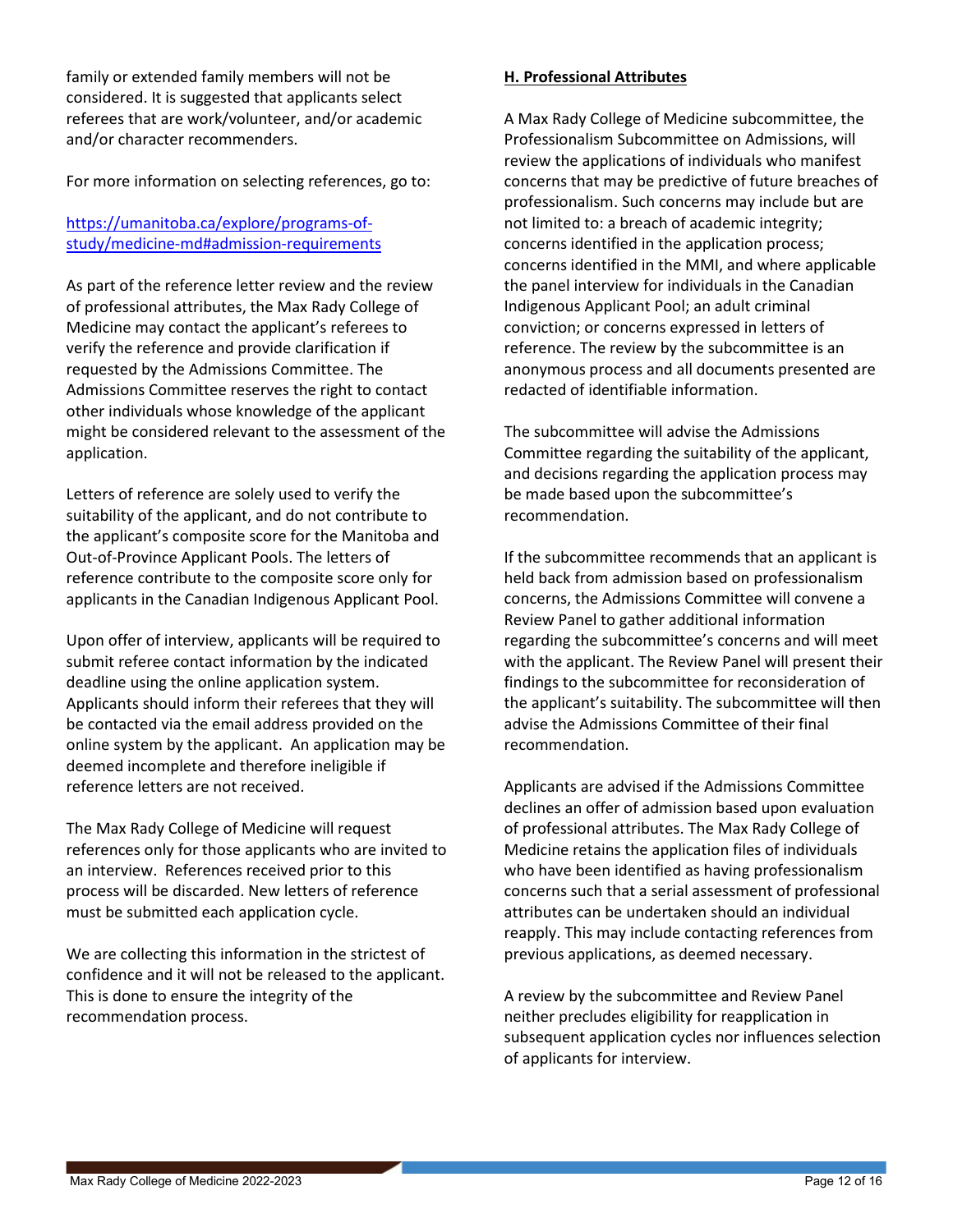Terms of Reference for the Professionalism Subcommittee on Admissions and the Review Panel can be found here:

### [https://umanitoba.ca/health-sciences/rady-faculty](https://umanitoba.ca/health-sciences/rady-faculty-health-sciences-policies)[health-sciences-policies](https://umanitoba.ca/health-sciences/rady-faculty-health-sciences-policies)

### <span id="page-12-0"></span>**I. Ranking of Applicants for Offer of Admission**

All applicants who were selected for interview and participated in the interview process are ranked by the Admissions Committee.

### <span id="page-12-1"></span>*1. Manitoba Applicant Pool (including the Bilingual Stream) and Out of Province Applicant Pool*

All applicants who participated in the interview process will be ranked in their respective pool by calculating a composite score in the following way:

 $(15\% AGPA + 40\% MCAT<sup>®</sup> + 35\% MMI + 10\% CASPer<sup>®</sup>)$ X (rural co-efficient if >0) X (academic co-efficient if >0) X (socioeconomic and cultural diversity co-efficient  $if >0)$ 

Applicants' component scores with differing variances are standardized by determining Z-scores within their respective applicant pool before mathematically combining the component scores to calculate the composite scores and ranking for applicants for offer of admission.

### <span id="page-12-2"></span>*2. Canadian Indigenous Applicant Pool*

Offers of admission will be extended to applicants who are recommended to the Admissions Committee by the Canadian Indigenous Applicant Pool panel, regardless of composite score of MMI results.

The Admissions Committee reserves the right to transfer an applicant into the Manitoba or Out-of-Province Applicant Pool based on their respective residency status, should this prove advantageous to the applicant.

### <span id="page-12-3"></span>**J. Tie Breaking Procedure for Offers**

The University of Manitoba has approved a tiebreaking procedure for admissions. In the event of a tie, the following procedure will be used:

- Increase the number of significant figures used in the calculation.
- Where a tie still exists, the application that was received first will be used to break the tie. All completed applications are time stamped upon submission; in the case of a paper application, these applications will be time stamped after they have been entered into the system by a University of Manitoba Admissions Office staff member.

### <span id="page-12-4"></span>**K. Notification of Decision**

Once a decision has been made, all applicants will receive an email notifying them to log into their application portal to view the decision. Students that are offered admission will be required to confirm their acceptance. If you do not accept the offer by the deadline date indicated in the letter, your offer will lapse, and you will need to contact our office to discuss the possibility of an extension. It is imperative that your email account remains current and that you check it regularly or arrange for someone to check it in your absence.

The Admissions Committee will send offers of admission to successful applicants on May 12, 2022.

Applicants may be placed on a waiting list on May 12, 2022 and individuals will be selected from that list as vacancies become available. The last date of selection from the waiting list is on or about August 15, 2022. Applicants who are deemed unlikely to be offered admission will be notified on May 12, 2022.

Applicants offered admission will have up to 5 business days to respond and will be required to pay a non-refundable deposit of \$500.00 to indicate their acceptance of the offer. This deposit will be credited to first year fees or forfeited if the applicant subsequently declines.

### <span id="page-12-5"></span>**L. Deferral of Admission**

Deferral requests will be reviewed only after an offer of admission has been granted and on a case-by-case basis by the Admissions Committee and are limited to 1-year in length. Deferral requests will only be considered based on the following criteria: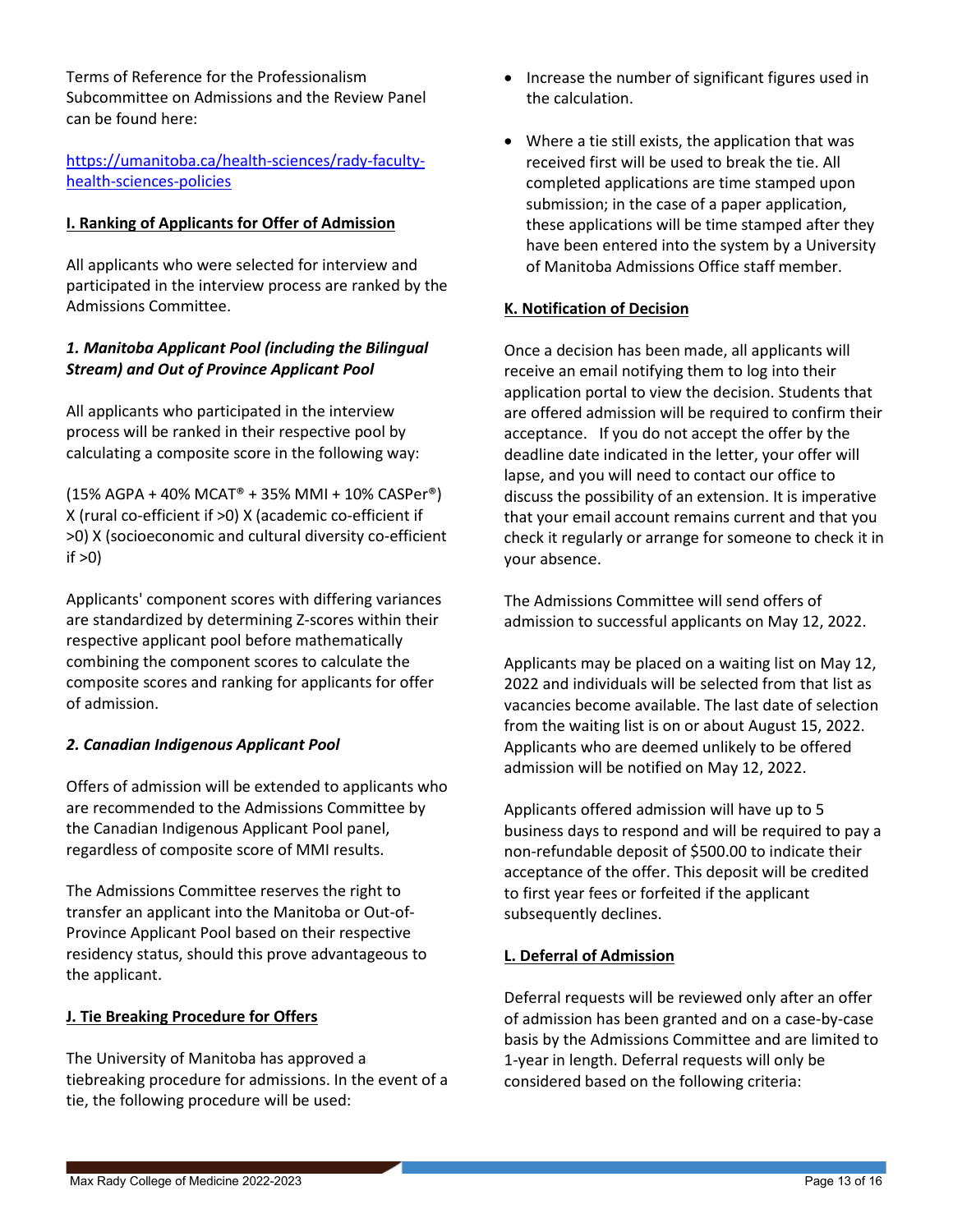• The completion of graduate studies (Masters or PhD), where the degree will be completed by June 30 of the following year.

### **OR**

- Extenuating personal circumstances, such as illness or significant hardship for self or to a first-degree relative.
	- o This **will** include parents, siblings, children, and spouses.
	- o It **will not** include second-degree and higher relatives, nor friends.

Please submit your request in writing within five business days from the posting of the offer to [medicine.admissions@umanitoba.ca.](mailto:medicine.admissions@umanitoba.ca) Your letter should be addressed to the Chair, Admissions Committee, and outline how the request fits the above criteria.

For those requesting a deferral to complete graduate studies, please include your anticipated graduation date.

# <span id="page-13-0"></span>**Section 5: Reconsideration & Appeals**

Applicants who wish to appeal a decision made by the Admissions Committee, must submit their request in writing to the Associate Dean, Admissions, Max Rady College of Medicine.

This request must be received no later than 10 working days from the date of the electronic notification of the decision the applicant wishes to appeal.

Appeal of admission decisions occurs at two levels within the Max Rady College of Medicine:

Level 1: The Associate Dean, Admissions, Max Rady College of Medicine

Level 2: Committee for Reconsideration of Admissions Decisions.

The mandate of the Max Rady College of Medicine appeal process shall focus on adherence to the published policies and procedures of the Admissions

Committee, and not on substantive issues or the relative merits of the application. The published policies and procedures of the Admissions Committee can be found here:

### [https://umanitoba.ca/health-sciences/rady-faculty](https://umanitoba.ca/health-sciences/rady-faculty-health-sciences-policies)[health-sciences-policies](https://umanitoba.ca/health-sciences/rady-faculty-health-sciences-policies)

For more information on the appeal policy for Max Rady College of Medicine Admission, please contact the Administrator, Admissions, Max Rady College of Medicine (see [Section 9: Contact Information\)](#page-14-4). An applicant may appeal the decision of the Max Rady College of Medicine to the Senate Committee on Admissions Appeals. The appeals procedures and guidelines may be found at the following link:

[http://umanitoba.ca/admin/governance/governing\\_d](http://umanitoba.ca/admin/governance/governing_documents/students/admission_appeals.html) [ocuments/students/admission\\_appeals.html](http://umanitoba.ca/admin/governance/governing_documents/students/admission_appeals.html)

# <span id="page-13-1"></span>**Section 6: Counselling of Applicants**

The Max Rady College of Medicine and Admissions Office are able to assist applicants who seek counselling regarding admission to the Max Rady College of Medicine. However, it is policy not to instruct applicants as to a specific course of action they should follow, but rather to provide the information needed for applicants to make their own choice with respect to the alternatives available. The following points require special attention:

- 1. Applicants are encouraged to discuss their plans with all who can usefully advise them, but they should be aware that second and third hand information about admission policies may not be accurate.
- 2. No official at the university can guarantee the admission of any applicant. Admission is determined by the Committee on the basis of an annual competition.
- 3. All applicants are advised to supplement any personal enquiries with a written request so that an official written response can be made. It is only these written responses which will be considered as evidence of any advice given (se[e Section 9:](#page-14-4)  [Contact Information\)](#page-14-4).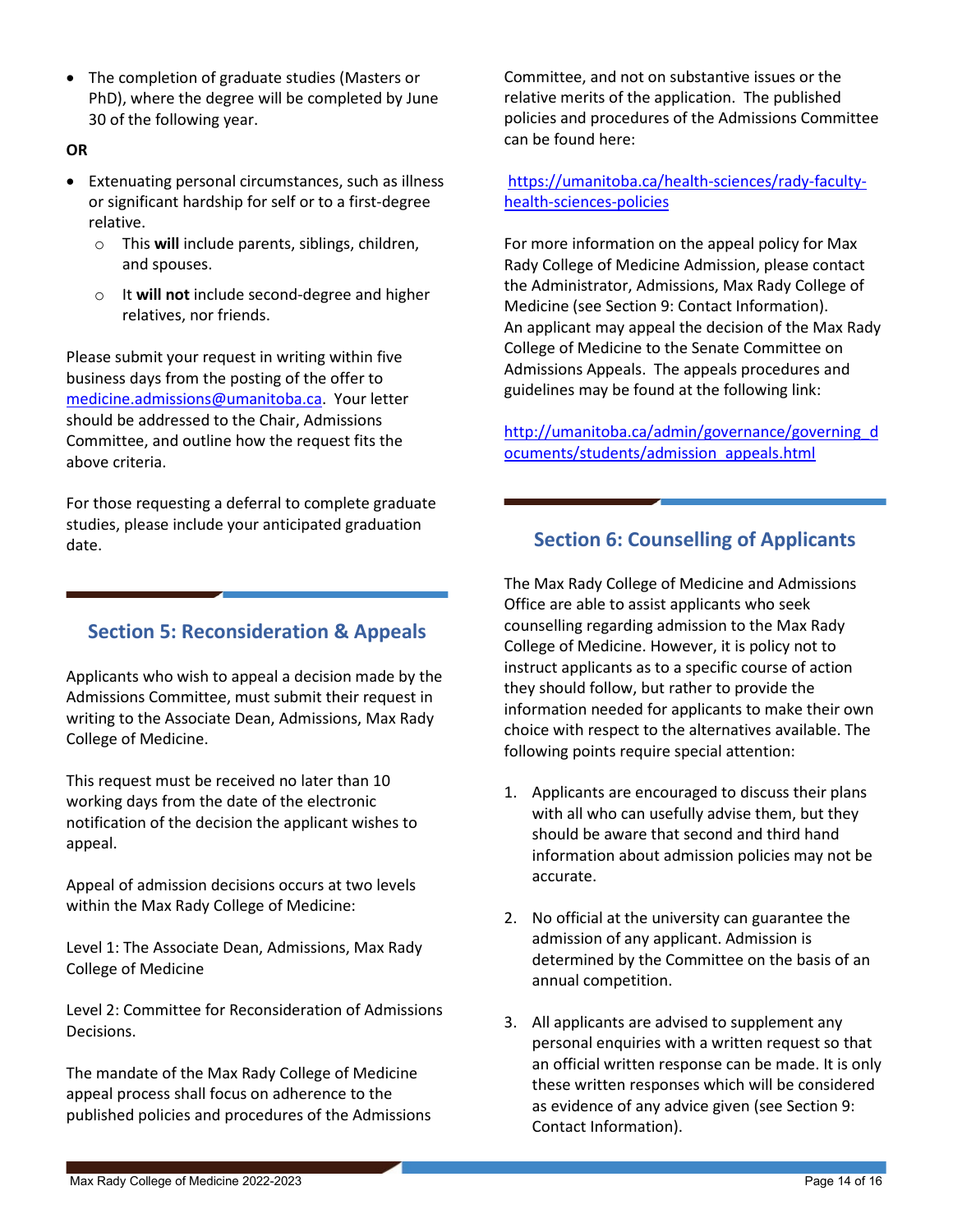# **Section 7: Other Information**

### <span id="page-14-1"></span><span id="page-14-0"></span>**A. Confidential Process**

An application for admission and the supporting documentation are personal information and the Max Rady College of Medicine will treat them with confidentiality, pursuant to its obligations under The Freedom of Information and Protection of Privacy Act. Information about applications will only be released and used for the purpose of assessing the candidate's suitability for admission and making reasonable accommodations. Information about successful applicants will form part of the student's file and be used for academic purposes.

The Max Rady College of Medicine retains information related to unsuccessful applications for 2 years. Information related to successful applicants is placed on the student's permanent file and will be retained indefinitely. The Max Rady College of Medicine reserves the right to retain information indefinitely should there be evidence of information that may have a bearing on future professional behaviour for those who choose to re-apply.

The Max Rady College of Medicine must protect the integrity of the admissions process. As a result, applicants will not have access to certain information related to their application, including:

- letters of reference
- specific MMI or panel interview scoring
- composite score or ranking
- names of MMI, or panel interviewers
- CASPer® score

### <span id="page-14-2"></span>**B. Consideration for Applicants with Blood borne Pathogens**

Infection with a blood borne pathogen does not preclude admission to the Max Rady College of Medicine. Individuals with blood borne communicable diseases including but not limited to Hepatitis B Virus,

Hepatitis C Virus, and Human Immunodeficiency Virus who are contemplating application should seek counsel regarding their intention. Counsel could be received from a medical doctor with expertise in infectious diseases, or the Office of Student Affairs in a university with medical and doctoral programs. This consideration does not preclude an applicant's requirement to meet the technical standards requisite for admission to, promotion in, and graduation from the College.

Applicants who are known to have a chronic blood borne communicable disease, including but not limited to individuals who are known to be seropositive for Hepatitis C Virus and/or Human Immunodeficiency Virus, and/or have a positive test for Hepatitis B Virus, must notify the Office of Student Affairs – Medicine at the time of admission.

# **Section 8: Student Accessibility**

<span id="page-14-3"></span>The University of Manitoba and the Max Rady College of Medicine is committed to providing all students equal access to learning opportunities. If you are a student with a diagnosed disability (permanent, chronic, or temporary) who may require academic accommodations, please contact Student Accessibility Services at (204) 474-7423 or by email at student accessibility@umanitoba.ca to learn more about the confidential supports that are available.

<https://umanitoba.ca/student-supports/accessibility>

# **Section 9: Contact Information**

<span id="page-14-4"></span>For questions about the application process, applicant pools and streams, rural, academic and diversity scoring, references, and multiple mini interviews contact the Max Rady College of Medicine:

**Max Rady College of Medicine, Admissions**

260 Brodie Centre, 727 McDermot Avenue University of Manitoba Winnipeg, MB R3E 3P5